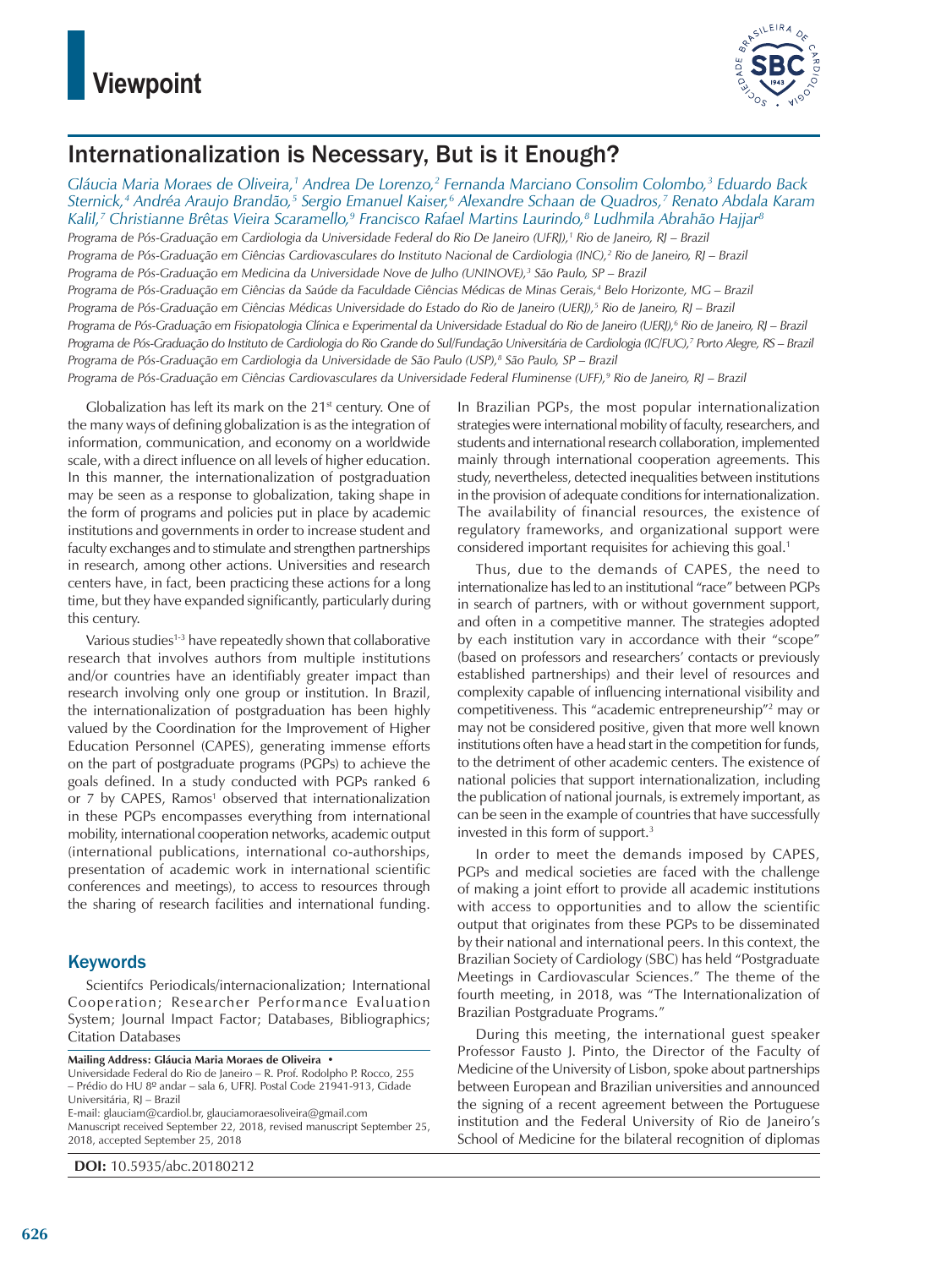and dual degrees. He emphasized the importance of reinforcing contacts between universities in Brazil and Europe, especially in Portugal, in order to make the dissemination and adaptation of existing models possible by establishing a network of Portuguese-language medical schools as an element to facilitate exchange, in addition to the creation of an "Erasmus-like" program for the Community of Portuguese Language Countries (CPLP).

The visibility of national research is another important aspect of internationalization. It is of the utmost importance to disseminate research carried out by the Brazilian scientific community in the area of cardiovascular disease (CVD), which is recognized as the leading cause of mortality in Brazil and worldwide. The SBC has two journals indexed in SciELO: the *Arquivos Brasileiros de Cardiologia (ABC Cardiol)* and the *International Journal of Cardiovascular Sciences.* The *ABC Cardiol*, which is indexed in the main databases, including ISI Web of Science, Index Medicus, MEDLINE, PubMed Central, EMBASE, Scopus, SciELO and LILACS, obtained an Impact Factor (IF) of 1.318 from Journal Citation Reports (JCR), as well as a B2 rating from the CAPES Qualis System in its most recent evaluation.4

The *ABC Cardiol* is Latin America's main journal for the publication of research in the area of Cardiology and Cardiovascular Sciences and it has an important and increasing degree of internationalization, as more than 20% of its articles are of international origin. It is worth emphasizing that Portuguese language countries (PLCs) have access to the bilingual version of the *ABC Cardiol*, which is published in all Lusophone countries by the Portal of the Federation of Cardiology Societies of Portuguese Language Countries (http://www.fsclp.org), representing approximately 245 million people. In PLCs, the large differences, related mainly to socioeconomic conditions, in the relative impact of CVD burden are noteworthy.5 The highest quality of scientific output published in the *ABC Cardiol* continues to originate from Brazilian postgraduate programs, which are increasingly exposed, in the meanwhile, to international competition to find publishing space in the *ABC Cardiol*, added to the lower incentive to publish in this journal as a direct result of its current CAPES ranking. It is also very important to valorize the publication of science and knowledge, which are public goods, in open science journals such as the ABC Cardiol and other journals in the SciELO network.

CAPES values the social involvement of PGPs, with the objective of promoting improvements in the population's living conditions. However, Brazilian studies focusing on populations with peculiar socioeconomic characteristics rarely receive the interest of the international community; their dissemination would need to be driven by CAPES' evaluation system in order to strengthen a national exchange network that included PLCs. The innovative scientific contributions that result from PGPs and their mission for civil society are also worth highlighting. In this sense, it would be desirable for this regulatory agency to create a system, mediated by Qualis, for valuing the leading journal in the fight against the CVD epidemic in a manner that makes it possible to share successful experiences in fighting CVD with these countries.

An unprecedented academic revolution is taking place in higher education, leading to a real need for the internationalization of PGPs. Internationalization offers new opportunities for study and research that are limited neither by national boundaries nor by boundaries to knowledge. However, "internationalization is not a goal in itself, but rather a means to accomplish improvements in teaching, research, and innovation,"6 as well as to promote the development of a more just and equitable society through improvements in the living conditions of the population; this, upon final analysis, is the main objective of research undertaken by PGPs. The recognition of national research must also occur ethically and meritocratically through the valuing of the means responsible for its dissemination. The growth of Brazilian journals will have to be the fruit of intellectual investment on the part of researchers who produce quality science and internationalization through international partnerships, as well as stimulation and valorization through better rankings in CAPES' evaluation system.

## Author contributions

conception and design of the research: Oliveira GMM; acquisition of data and analysis and interpretation of the data: Oliveira GMM, Lorenzo AD; writing of the manuscript and critical revision of the manuscript for intellectual contente: Oliveira GMM, Lorenzo AD, Colombo FMC, Sternick EB, Brandão AA, Kaiser SE, Quadros AS, Kalil RAK, Scaramello CBV, Hajjar LA.

### **Potential Conflict of Interest**

No potential conflict of interest relevant to this article was reported.

#### **Sources of Funding**

There were no external funding sources for this study.

#### **Study Association**

This study is not associated with any thesis or dissertation work.